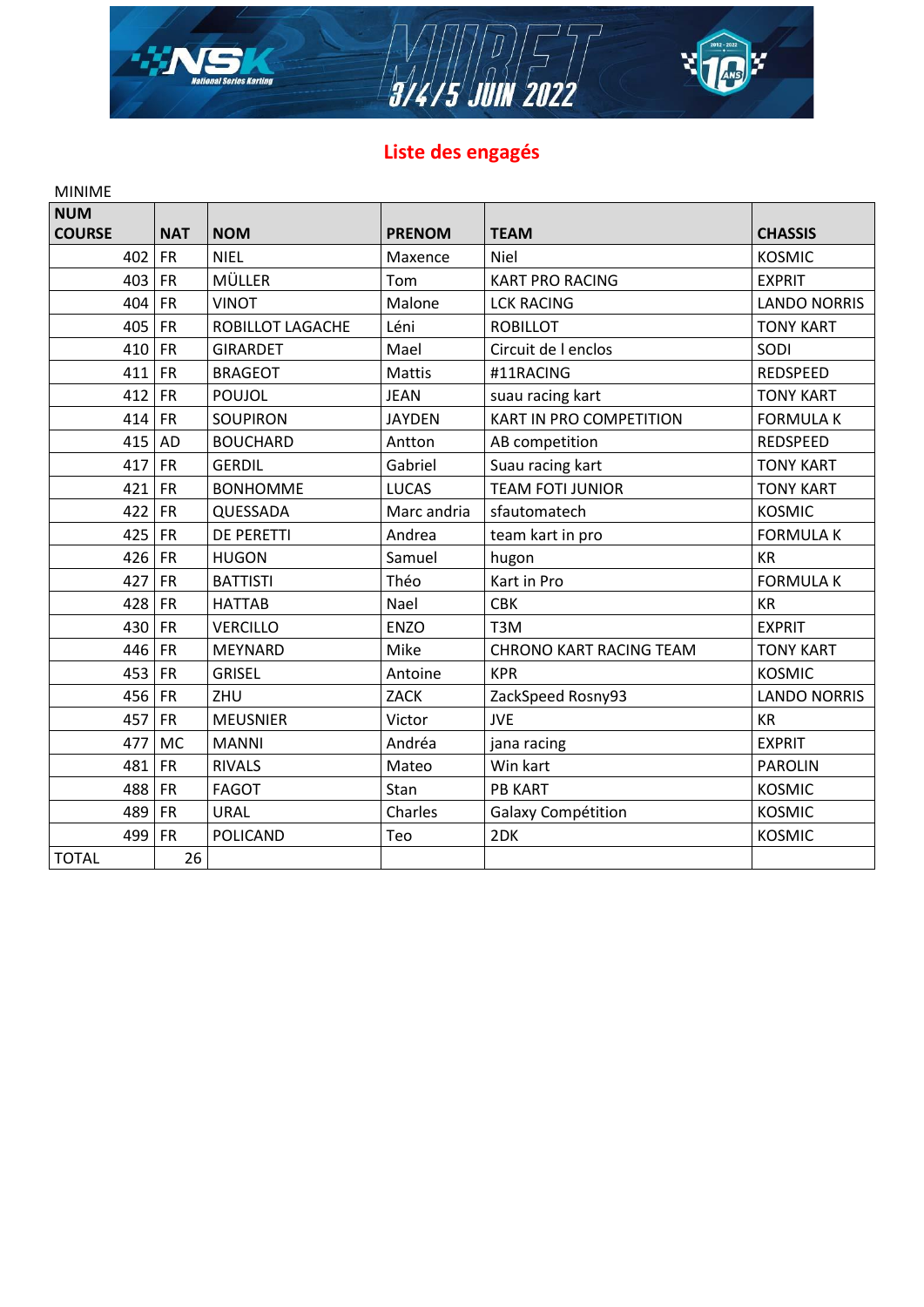

| <b>NUM</b>    |            |                          |                 |                                    |                                |
|---------------|------------|--------------------------|-----------------|------------------------------------|--------------------------------|
| <b>COURSE</b> | <b>NAT</b> | <b>NOM</b>               | <b>PRENOM</b>   | <b>TEAM</b>                        | <b>CHASSIS</b>                 |
| 301           | <b>FR</b>  | <b>RENAULT</b>           | Vadim           | <b>VRC-KART IN PRO COMPETITION</b> | <b>FORMULA K</b>               |
| 305           | <b>FR</b>  | <b>BAZIRET</b>           | LOUIS           | SF AUTOMATECH                      | SODI                           |
| 307           | <b>FR</b>  | <b>SINEYA</b>            | Loan            | Kart un pro Compétition            | <b>FORMULA K</b>               |
| 309           | <b>FR</b>  | <b>BENECCHI</b>          | Gabriel         | Kpr                                | SODI                           |
| 310           | <b>FR</b>  | <b>SOARES</b>            | LILIAN          | <b>TSM Racing</b>                  | <b>REDSPEED</b>                |
|               |            |                          |                 |                                    | <b>ALPHA</b>                   |
| 311 FR        |            | <b>MAULAVE</b>           | Gabriel         | <b>DREAM RACING</b>                | <b>KARTING</b>                 |
| 312           | <b>FR</b>  | <b>GUYONNET</b>          | <b>VIVIEN</b>   | <b>TSM Racing</b>                  | SODI                           |
| 315           | <b>FR</b>  | <b>DUBOIS</b>            | Yanis           | T3M                                | SODI                           |
| 316           | <b>FR</b>  | <b>DURAND</b>            | Lino            | ASK Rosny 93                       | SODI                           |
| 317           | <b>FR</b>  | <b>BEC</b>               | <b>ARTHUR</b>   | <b>JANA RACING</b>                 | <b>EXPRIT</b>                  |
|               |            |                          |                 |                                    | <b>ALPHA</b>                   |
| $318$ FR      |            | <b>NIEL</b>              | <b>LUCAS</b>    | <b>Niel</b>                        | <b>KARTING</b>                 |
| 319           | <b>FR</b>  | NOUGUEYREDE              | Clovis          | Team NJC                           | REDSPEED                       |
|               |            |                          |                 |                                    | <b>ALPHA</b>                   |
| 321 FR        |            | <b>GUERRINI PORCHETO</b> | Alexandre       | <b>GALAXY COMPETITION</b>          | <b>KARTING</b>                 |
| 324           | <b>CH</b>  | <b>ANDRIOTIS</b>         | Paul            | Team Foti Junior                   | <b>PRAGA</b>                   |
| 327           | <b>FR</b>  | <b>PRADIER</b>           | Thomas          | PB Kart                            | SODI                           |
|               |            |                          |                 |                                    | <b>ALPHA</b>                   |
| 328 FR        |            | <b>MARTINEZ</b>          | Tom             | SF AUTOMATECH                      | <b>KARTING</b>                 |
| 329           | <b>FR</b>  | <b>JANSSOONE</b>         | <b>JULES</b>    | <b>LUDORACING</b>                  | SODI                           |
| 330           | <b>FR</b>  | <b>HUGON</b>             | Gabriel         | Hugon                              | <b>KR</b>                      |
|               |            |                          |                 |                                    | <b>ALPHA</b>                   |
| 331 FR        |            | <b>DIAZ</b>              | Andy            | Suau racing kart                   | <b>KARTING</b>                 |
| 333           | FR         | <b>KINTZINGER</b>        | Romain          | Kart Management                    | <b>TONY KART</b>               |
| 334           | FR         | <b>JANIEC</b>            | Tymeo           | 2DK                                | <b>KOSMIC</b>                  |
| 335           | <b>FR</b>  | <b>YILMAZ</b>            | Erman           | AP karting                         | <b>BIREL ART</b>               |
| 337           | <b>FR</b>  | <b>JEANNEY</b>           | LUKA            | jsa competition                    | <b>BIREL ART</b>               |
| 342 FR        |            | <b>MEUNIER</b>           | <b>Baptiste</b> | BKT42                              | DR                             |
| 343 FR        |            | <b>LAUNAIS</b>           | Eythan          | <b>T3M Sport</b>                   | SODI                           |
|               |            |                          |                 |                                    | <b>ALPHA</b>                   |
| 344 FR        |            | <b>HIREL</b>             | Louis           | Racine Suau Kart                   | <b>KARTING</b>                 |
|               |            |                          |                 |                                    | <b>ALPHA</b>                   |
| 346 FR        |            | <b>MARTINEZ</b>          | LOAN            | <b>LOAN MARTINEZ</b>               | <b>KARTING</b>                 |
| 350 FR        |            | <b>BATHEDOU</b>          | Anton           | Karting de pers                    | <b>BIREL ART</b>               |
| $351$ FR      |            | <b>REY</b>               |                 |                                    | <b>ALPHA</b><br><b>KARTING</b> |
|               |            |                          | Marius          | <b>ELCEKA</b>                      |                                |
| 355           | <b>FR</b>  | <b>SCHULZ</b>            | Walter          | sonic racing kart                  | <b>LANDO NORRIS</b>            |
| 357           | <b>FR</b>  | <b>MEUSNIER</b>          | Arthur          | <b>JVEngineering</b>               | SODI                           |
|               |            |                          | Émile           |                                    | <b>ALPHA</b>                   |
| 360 FR        |            | GOMEZ                    |                 | Team suau                          | <b>KARTING</b>                 |
| 361 FR        |            | <b>CORDIER</b>           | CHARLINE        | <b>CBK</b>                         | KR                             |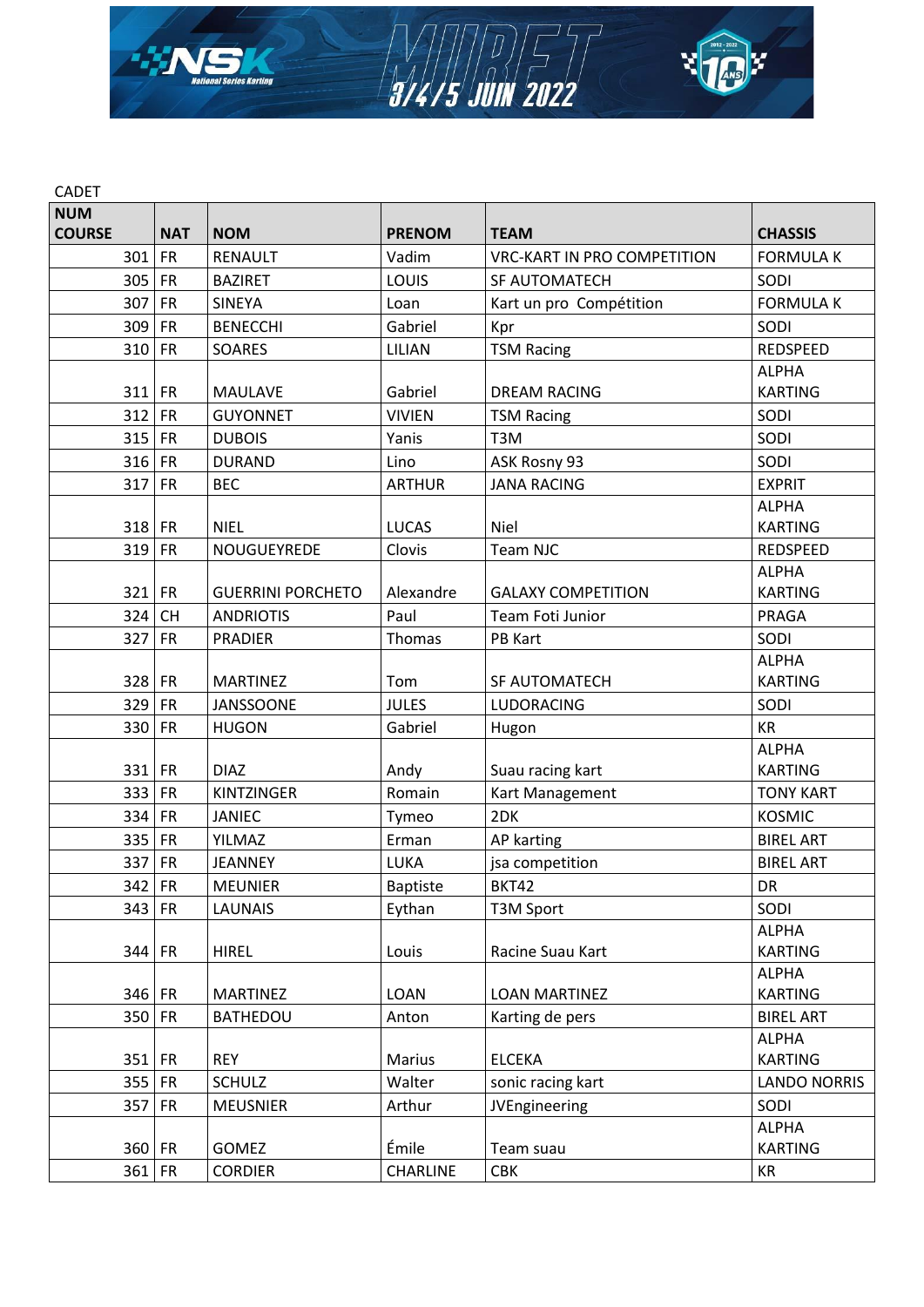

| <b>CADET</b>     |            |                    |                |                               |                  |
|------------------|------------|--------------------|----------------|-------------------------------|------------------|
| <b>NUM</b>       |            |                    |                |                               |                  |
| <b>COURSE</b>    | <b>NAT</b> | <b>NOM</b>         | <b>PRENOM</b>  | <b>TEAM</b>                   | <b>CHASSIS</b>   |
| 363 <sub>1</sub> | <b>FR</b>  | <b>PROENCA</b>     | ANGELINA       | Sonic Racing Kart             | REDSPEED         |
| 366              | <b>FR</b>  | DE MARIA           | Matéo          | Ask karting club pays d olmes | <b>REDSPEED</b>  |
|                  |            |                    |                |                               | <b>ALPHA</b>     |
| $369$ FR         |            | <b>CARRERE</b>     | Antoine        | <b>CARRERE</b>                | <b>KARTING</b>   |
| $371$ FR         |            | <b>ROSSIGNOL</b>   | Lorik          | <b>OKS</b>                    | <b>TECNO</b>     |
| $374$ FR         |            | PEDRAZA            | Karl           | t3m                           | <b>BIREL ART</b> |
|                  |            |                    |                |                               | <b>ALPHA</b>     |
| $377$ FR         |            | LE MARCHAND        | <b>MAEL</b>    |                               | <b>KARTING</b>   |
| 378 FR           |            | REBBERT--DOMINGUES | <b>VINCENT</b> | <b>VRD KARTING</b>            | <b>TECNO</b>     |
| 381              | <b>FR</b>  | <b>SPIRGEL</b>     | <b>TOM</b>     | <b>SPIRGEL racing</b>         | <b>BIREL ART</b> |
| 388              | <b>FR</b>  | <b>BLONDIN</b>     | <b>ADRIEN</b>  | 2DK                           | <b>KOSMIC</b>    |
| 390 FR           |            | <b>GIRARDET</b>    | Alois          | Circuit de lenclos            | SODI             |
| 395 FR           |            | <b>MUNOZ</b>       | Alexandre      | <b>SMF RACING</b>             | <b>REDSPEED</b>  |
| 399 FR           |            | <b>SCELLES</b>     | Luka           | rek                           | SODI             |
| <b>TOTAL</b>     | 45         |                    |                |                               |                  |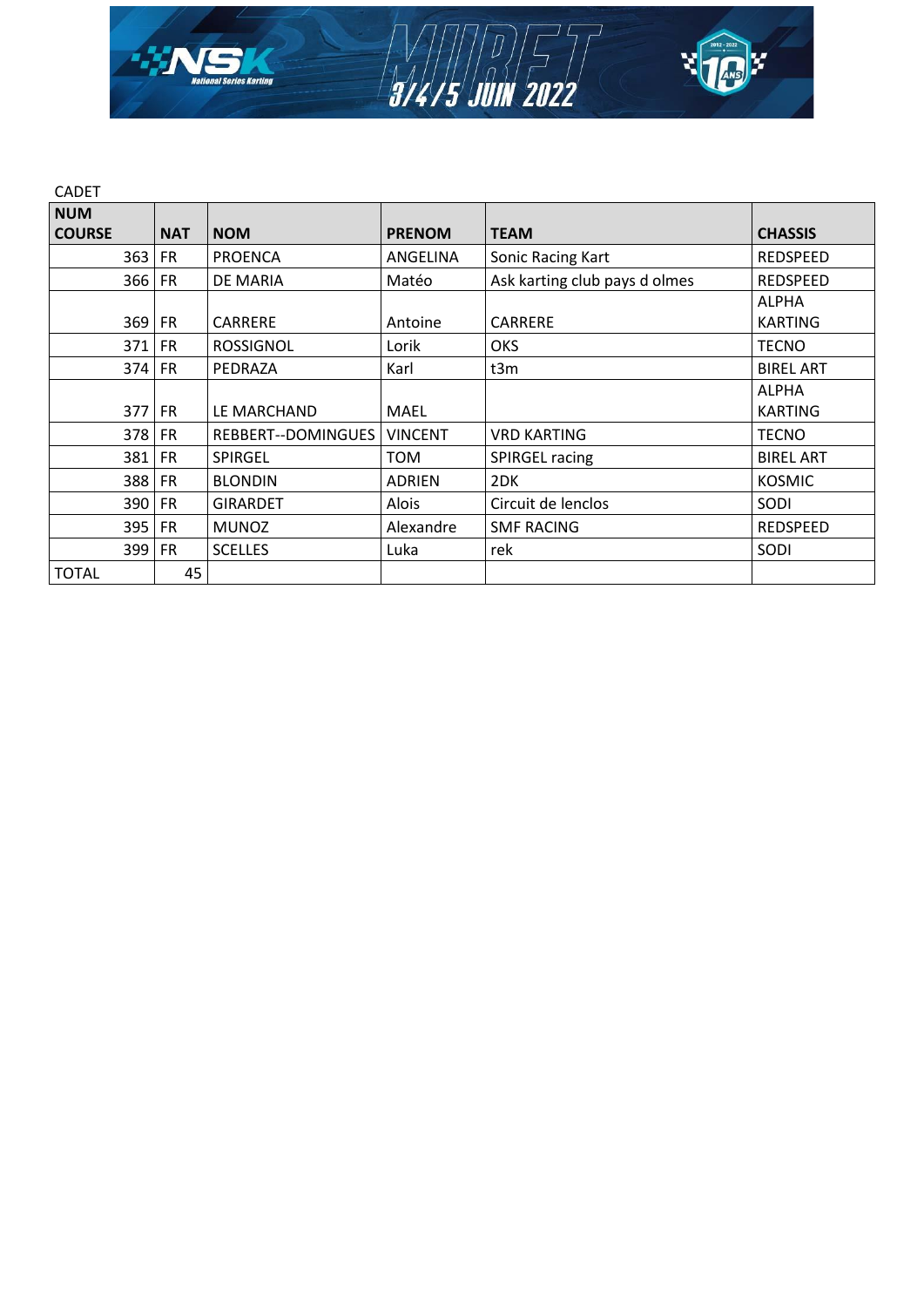

## **NATIONALE**

| <b>NUM</b>    |            |                        |                |                                |                     |
|---------------|------------|------------------------|----------------|--------------------------------|---------------------|
| <b>COURSE</b> | <b>NAT</b> | <b>NOM</b>             | <b>PRENOM</b>  | <b>TEAM</b>                    | <b>CHASSIS</b>      |
| 201           | <b>FR</b>  | <b>BARRIOT</b>         | Arthur         | <b>KBK</b>                     | <b>EXPRIT</b>       |
| 203           | <b>FR</b>  | PERROT THOMMEROT       | <b>ENZO</b>    | <b>PB KART</b>                 | <b>KOSMIC</b>       |
| 204           | <b>FR</b>  | PERARD                 | <b>RAFAEL</b>  | <b>T3M SPORT</b>               | <b>LANDO NORRIS</b> |
| 205           | <b>FR</b>  | <b>COMYN</b>           | Louis          | <b>DREAM RACING</b>            | <b>KOSMIC</b>       |
| 206           | <b>FR</b>  | <b>BILLARD</b>         | Lisa           | <b>KART PRO RACING</b>         | <b>KOSMIC</b>       |
| 208           | <b>FR</b>  | SAINTPAUL              | Elio           |                                | <b>KOSMIC</b>       |
| 209           | <b>FR</b>  | <b>BOUVIER</b>         | Maxence        | <b>Ludovic Veve Racing</b>     | SODI                |
| 210           | <b>FR</b>  | <b>AVRIL</b>           | Jules          | <b>JLA RACING</b>              | <b>TONY KART</b>    |
| 212           | <b>FR</b>  | <b>MOREAU</b>          | Rafaël         | <b>TEAM SF Automatech</b>      | REDSPEED            |
| 216           | <b>FR</b>  | <b>SAURA PICTET</b>    | <b>MATHYS</b>  | <b>DADD</b>                    | <b>BIREL ART</b>    |
| $218$ FR      |            | <b>LESCALIE</b>        | Titouan        | Kart Management                | <b>TONY KART</b>    |
| 219           | FR         | <b>MONTAGNE</b>        | Tom            | <b>TTC RACING</b>              | <b>LANDO NORRIS</b> |
| 221           | <b>FR</b>  | <b>ROUSSEL</b>         | Romeo          | <b>Dream Racing</b>            | <b>KOSMIC</b>       |
| 223           | <b>FR</b>  | <b>LACOSTE</b>         | Arsene         | Spirgel racing                 | <b>LANDO NORRIS</b> |
| 224 FR        |            | <b>MAINIER</b>         | Evan           | <b>CBK</b>                     | <b>KR</b>           |
| 227           | <b>FR</b>  | <b>FRAGALE</b>         | Lorehan        | <b>SMF RACING</b>              | REDSPEED            |
| 228           | FR         | MARIN-DUBUARD          | Nael           | Kartinpro                      | <b>EXPRIT</b>       |
| 229           | <b>FR</b>  | <b>LAMBERT</b>         | Charles        |                                | REDSPEED            |
| 230           | FR         | <b>NOURY</b>           | Kylian         | Kartrunner                     | <b>EXPRIT</b>       |
| $231$ FR      |            | <b>HERROUIN</b>        | Hugo           | <b>PB KART</b>                 | <b>KOSMIC</b>       |
| 232           | <b>FR</b>  | SAINT-ARROMAN          | Julien         | SAINT-ARROMAN                  | <b>TONY KART</b>    |
| 234           | <b>FR</b>  | <b>FEVRES</b>          | Chrys          | LF-MOTORSPORT                  | <b>PAROLIN</b>      |
| 235           | <b>FR</b>  | <b>MARTINIELLO</b>     | Hugo           | KART IN PRO COMPETITION        | <b>EXPRIT</b>       |
| 237           | <b>FR</b>  | <b>IGLESIAS</b>        | Louis          | Kart In Pro Compétition        | <b>CRG</b>          |
| 238           | <b>FR</b>  | LACQUEMANNE            | Martin         | <b>KART IN PRO COMPETITION</b> | <b>EXPRIT</b>       |
| 241           | <b>FR</b>  | SOUBADOU               | <b>MATHIS</b>  | <b>KPR</b>                     | <b>KOSMIC</b>       |
| 242           | <b>FR</b>  | <b>COUTURAS BARTHE</b> | Leonard        | LF motor sport                 | <b>TONY KART</b>    |
| 243           | <b>NL</b>  | <b>BERNARD</b>         | Teddyvann      | Ludo racing                    | REDSPEED            |
| $244$ FR      |            | <b>ROUSSEL</b>         | Jules          | <b>Extreme Limite</b>          | SODI                |
| 245 FR        |            | DELTREUIL              | <b>MAXIME</b>  | <b>TEAM 2DK</b>                | <b>KOSMIC</b>       |
| $248$ FR      |            | REITZ                  | Maxence        | kart Max                       | <b>TONY KART</b>    |
| 249 FR        |            | <b>DUPUY</b>           | Jean-Remy      | SRK SUAU RACING KART           | <b>TONY KART</b>    |
| $252$ FR      |            | <b>DUBOIS</b>          | <b>NOLANN</b>  | <b>KBK COMPETITION</b>         | <b>EXPRIT</b>       |
| $253$ FR      |            | SABLAYROLLES           | Jules          | OKS                            | <b>EXPRIT</b>       |
| $254$ FR      |            | RATEL                  | Andy           | <b>KBK</b>                     | KR                  |
| 257 FR        |            | <b>MONI</b>            | Matéo          | jana racing                    | <b>EXPRIT</b>       |
| $258$ FR      |            | <b>RIQUIER ZASSO</b>   | Raphael        | <b>BRT19</b>                   | <b>EXPRIT</b>       |
| $259$ FR      |            | <b>VILLIOD</b>         | Alexandre      | <b>Rk Competition</b>          | <b>TONY KART</b>    |
| $261$ FR      |            | <b>PAGES</b>           | <b>QUENTIN</b> | AMS EVO                        | <b>TONY KART</b>    |
| 262 FR        |            | <b>BETEILLE</b>        | Maxime         | <b>BETEILLE</b>                | <b>EXPRIT</b>       |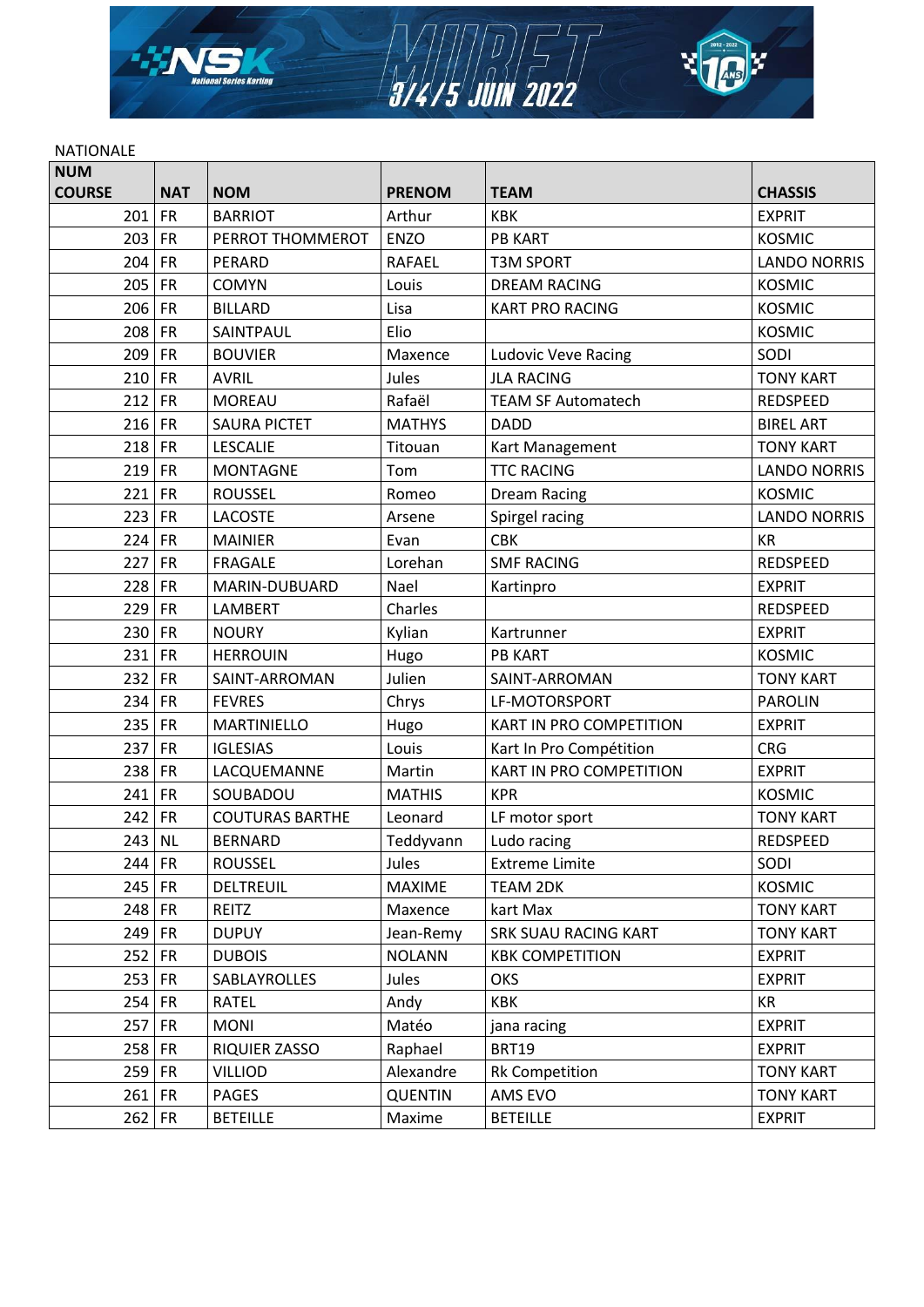

#### NATIONALE

| <b>NUM</b>    |            |                   |                 |                             |                                |
|---------------|------------|-------------------|-----------------|-----------------------------|--------------------------------|
| <b>COURSE</b> | <b>NAT</b> | <b>NOM</b>        | <b>PRENOM</b>   | <b>TEAM</b>                 | <b>CHASSIS</b>                 |
| 263           | <b>FR</b>  | ROUZAU            | Achille         | Winkart                     | <b>PAROLIN</b>                 |
| 268           | <b>FR</b>  | <b>BERTHEZENE</b> | <b>MATHIAS</b>  | <b>LKR</b>                  | <b>REDSPEED</b>                |
| 269           | <b>FR</b>  | QUESADA           | <b>Baptiste</b> | Team foti junior            | <b>KR</b>                      |
| 270           | <b>FR</b>  | <b>LANGLOIS</b>   | Tom             | SF Automatech               | EOS                            |
| $271$ FR      |            | <b>GRISEL</b>     | Paul            | <b>KPR</b>                  | <b>ALPHA</b><br><b>KARTING</b> |
| 276           | <b>FR</b>  | <b>DAUVERGNE</b>  | Mattheo         | 82402 SF Automatech         | <b>TONY KART</b>               |
| 278           | <b>FR</b>  | LEPERE            | <b>ESTEBAN</b>  | <b>SMF RACING</b>           | REDSPEED                       |
| 280           | <b>FR</b>  | <b>FORNY</b>      | LILIAN          | LF KARTING                  | <b>EXPRIT</b>                  |
| 281           | <b>FR</b>  | <b>SAN MARTIN</b> | Julian          | SPIRGEL                     | <b>LANDO NORRIS</b>            |
| 282           | <b>FR</b>  | CARNEJAC          | Mathis          | <b>DREAM RACING</b>         | <b>KOSMIC</b>                  |
| 283           | <b>FR</b>  | <b>DUSSOL</b>     | Tom             | <b>Sonic Racing Karting</b> | REDSPEED                       |
| 284           | <b>FR</b>  | <b>BEYRIA</b>     | Arnaud          | <b>OKS</b>                  | <b>TONY KART</b>               |
| 285           | <b>FR</b>  | <b>VILLAR</b>     | Johan           | <b>SMF</b>                  | <b>REDSPEED</b>                |
| 288           | <b>FR</b>  | <b>JEANNEY</b>    | Ghiless-Lucas   | OKS                         | <b>KOSMIC</b>                  |
| 289           | <b>FR</b>  | <b>MIGLIACCIO</b> | Thomas          | <b>SONIC RACING KART</b>    | <b>TONY KART</b>               |
| 293           | <b>FR</b>  | <b>AUMAITRE</b>   | Mathis          | Aumaitre                    | <b>EXPRIT</b>                  |
| 295           | <b>FR</b>  | <b>SAN MARTIN</b> | Rafael          | SPIRGEL                     | <b>LANDO NORRIS</b>            |
| 299           | <b>FR</b>  | <b>BATKOUN</b>    | Sacha           | SPIRGEL RACING TEAM         | <b>LANDO NORRIS</b>            |
| <b>TOTAL</b>  | 58         |                   |                 |                             |                                |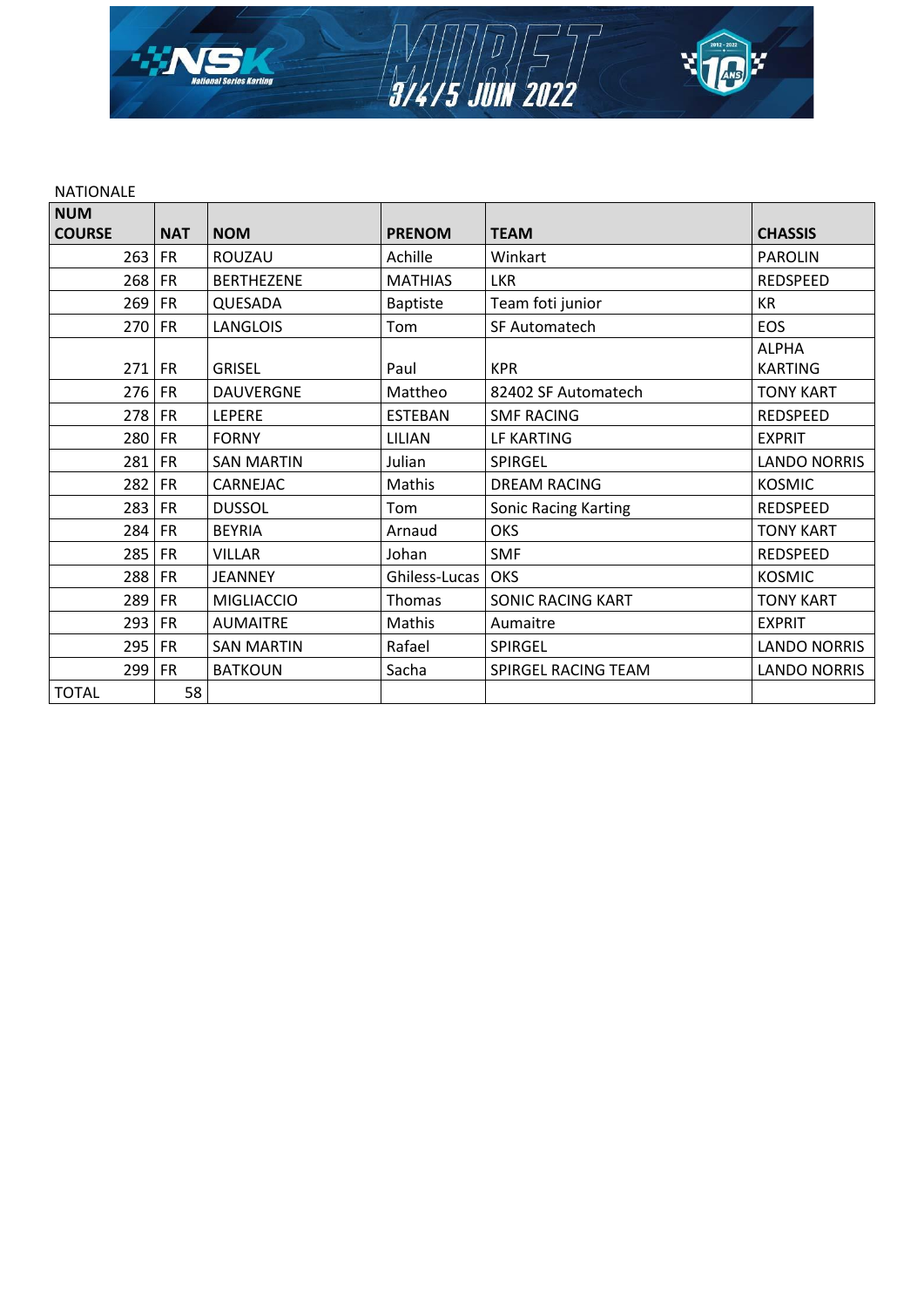

#### ROTAX MAX

| <b>NUM</b>     |            |                        |                 |                                  |                     |
|----------------|------------|------------------------|-----------------|----------------------------------|---------------------|
| <b>COURSE</b>  | <b>NAT</b> | <b>NOM</b>             | <b>PRENOM</b>   | <b>TEAM</b>                      | <b>CHASSIS</b>      |
| $\mathbf{1}$   | <b>FR</b>  | <b>TARNIER</b>         | Kylian          | Christophe TARNIER               | <b>TONY KART</b>    |
| $\overline{2}$ | <b>FR</b>  | CANNARD                | Chloe           | <b>SG DRIVER?S</b>               | <b>LANDO NORRIS</b> |
| 3              | <b>FR</b>  | <b>VOUAUX</b>          | <b>TOM</b>      | PKS COMPETITION                  | <b>KOSMIC</b>       |
| 7              | <b>FR</b>  | <b>JEAN</b>            | Maxime          | <b>MLR</b>                       | <b>REDSPEED</b>     |
| 9              | ${\sf FR}$ | <b>PAGES</b>           | Hugo            | Kart Runner                      | <b>KOSMIC</b>       |
| 10             | <b>FR</b>  | <b>BEJEANNIN</b>       | <b>KEVIN</b>    | Team enclos                      | <b>TONY KART</b>    |
| 11             | <b>FR</b>  | <b>DORLAND</b>         | Paul            | ASK ROSNY 93                     | <b>KOSMIC</b>       |
| 12             | <b>FR</b>  | <b>MARCHAL</b>         | Louis           | <b>Team SF AUTOMATECH</b>        | EOS                 |
| 13             | <b>FR</b>  | <b>DEVAUX</b>          | Jonathan        | RM Concept                       | EOS                 |
| 14             | <b>FR</b>  | <b>BARTHELEMY</b>      | Micah           | Kart Pro Racing                  | <b>LANDO NORRIS</b> |
| 15             | <b>FR</b>  | <b>FRANCHI</b>         | Corentin        | <b>KPR</b>                       | <b>KOSMIC</b>       |
| 16             | <b>FR</b>  | LÉGER                  | Dylan           | Massé Motorsport                 | SODI                |
| 17             | <b>FR</b>  | <b>MEZARD</b>          | <b>MARIUS</b>   | <b>T3M SPORT</b>                 | <b>LANDO NORRIS</b> |
| 19             | <b>FR</b>  | <b>ANDRICOPOULOS</b>   | Alexis          | <b>SG DRIVER'S</b>               | <b>REDSPEED</b>     |
| 20             | <b>FR</b>  | <b>KADHI</b>           | Alexandre       | <b>KADHI</b>                     | <b>KOSMIC</b>       |
| 22             | <b>FR</b>  | <b>MORILLON</b>        | Lucas           | 2DK                              | <b>EXPRIT</b>       |
| 23             | <b>FR</b>  | <b>GIURCA</b>          | Edouardt        | EFK Rosny 93                     | <b>LANDO NORRIS</b> |
| 24             | <b>FR</b>  | LEMERAY                | <b>NOLAN</b>    | RM COMCEPT                       | EOS                 |
| 25             | <b>FR</b>  | <b>ROCHÉ</b>           | Arthur          | pks compétition                  | <b>GILLARD</b>      |
| 30             | <b>FR</b>  | <b>BARRAULT</b>        | Mathis          | <b>MB Compétition</b>            | <b>KOSMIC</b>       |
| 32             | <b>FR</b>  | <b>GRASTEAU</b>        | Hugo            | <b>KMD</b>                       | SODI                |
| 34             | <b>FR</b>  | <b>BONNIOL</b>         | Léann           | Bonniol                          | <b>KOSMIC</b>       |
| 36             | <b>FR</b>  | <b>ROBIN</b>           | Arthur          | PKS COMPETITION                  | <b>GILLARD</b>      |
| 37             | <b>FR</b>  | <b>SIMON</b>           | Gaspard         | Kart Runner                      | <b>LANDO NORRIS</b> |
| 39             | <b>FR</b>  | <b>PARLANT</b>         | Mathis          | <b>NPS</b>                       | <b>TONY KART</b>    |
| 40             | <b>FR</b>  | JUIN                   | Louis           | FJConcept                        | <b>TONY KART</b>    |
| 43             | <b>FR</b>  | <b>MADEUF</b>          | Matthias        | 2DK                              | <b>KOSMIC</b>       |
| 44             | <b>FR</b>  | <b>MOUNIER</b>         | Baudouin        | SG drivers                       | REDSPEED            |
|                | 45   FR    | <b>HIPP</b>            | Noa             | Kart Runner                      | <b>TONY KART</b>    |
| 47             | <b>MC</b>  | <b>GIACCARDI</b>       | Matteo          | T3M                              | <b>LANDO NORRIS</b> |
| 48             | <b>FR</b>  | <b>BORT</b>            | Jeremy          | <b>SMF Racing</b>                | REDSPEED            |
| 49             | <b>FR</b>  | <b>DUPONT</b>          | Hugo            | PLEIN GAZ KARTING 44 - ST MOTORS | PRAGA               |
| 50             | <b>FR</b>  | <b>DUPUY</b>           | Louise-Marie    | SRK SUAU RACING KART             | <b>TONY KART</b>    |
| 51             | <b>FR</b>  | <b>DERAMOND BEZIAT</b> | <b>Baptiste</b> | <b>DS RACING</b>                 | <b>EXPRIT</b>       |
| 53             | <b>FR</b>  | CORRERELLA             | Jonathan        | 2DK                              | <b>KOSMIC</b>       |
| 55             | <b>FR</b>  | <b>SCHULZ</b>          | Karel           | Sonic                            | <b>TONY KART</b>    |
| 57             | <b>FR</b>  | <b>JOSEPH</b>          | Mattias         | Kart in Pro Compétition          | <b>EXPRIT</b>       |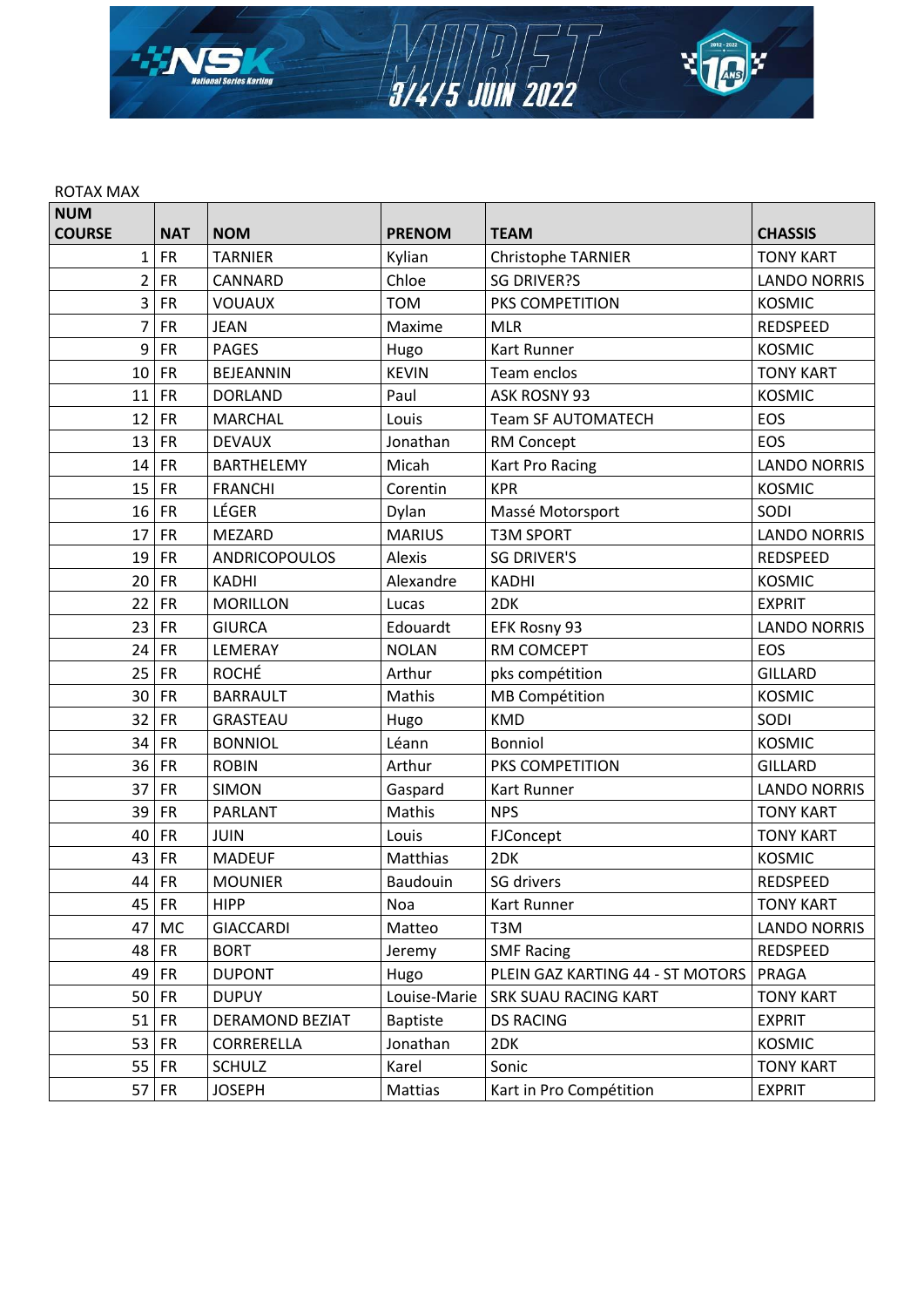

#### ROTAX MAX

| <b>NUM</b>    |            |                       |                 |                         |                     |
|---------------|------------|-----------------------|-----------------|-------------------------|---------------------|
| <b>COURSE</b> | <b>NAT</b> | <b>NOM</b>            | <b>PRENOM</b>   | <b>TEAM</b>             | <b>CHASSIS</b>      |
| 58            | <b>FR</b>  | <b>GAYRAUD</b>        | Victor          | Suau Racing Kart        | <b>EXPRIT</b>       |
| 59            | <b>FR</b>  | <b>MAYEUR</b>         | Quentin         | <b>Suau Racing KART</b> | <b>TONY KART</b>    |
| 60            | <b>FR</b>  | <b>TORDJEMAN</b>      | <b>BENOIT</b>   | <b>SG Drivers</b>       | <b>LANDO NORRIS</b> |
| 62            | <b>FR</b>  | <b>VIDAL</b>          | Tom             | <b>SUAU RACING KART</b> | <b>TONY KART</b>    |
| 63            | <b>FR</b>  | <b>BODET-COLAROFF</b> | Julian          | <b>DREAM RACING</b>     | <b>KOSMIC</b>       |
| 64            | <b>FR</b>  | SUAU                  | Lorenzo         | suau racing kart        | <b>TONY KART</b>    |
| 67            | <b>FR</b>  | PRIMAULT              | Théodore        | <b>ST Motors</b>        | REDSPEED            |
| 70            | <b>FR</b>  | <b>REBOUL</b>         | Tom             | <b>SUAU RACING KART</b> | <b>TONY KART</b>    |
| 71            | <b>FR</b>  | <b>BORNE</b>          | <b>QUENTIN</b>  | Kart In Pro Compétition | <b>EXPRIT</b>       |
| 72            | <b>FR</b>  | <b>PALETTE</b>        | <b>THOMAS</b>   | <b>DIAMOND RACING</b>   | <b>REDSPEED</b>     |
| 73            | <b>FR</b>  | <b>FOURQUEMIN</b>     | Paul            | Dreams racing team      | <b>TONY KART</b>    |
| 75            | <b>FR</b>  | <b>SERVANT</b>        | Steven          | 2DK / K2M               | <b>LANDO NORRIS</b> |
| 77            | <b>FR</b>  | PHARAMOND             | Ethan           | <b>DREAM</b>            | <b>KOSMIC</b>       |
| 79            | <b>FR</b>  | <b>VAN WASSENHOVE</b> | <b>Thomas</b>   | 2DK                     | <b>EXPRIT</b>       |
| 81            | <b>FR</b>  | <b>GIMENEZ</b>        | <b>Baptiste</b> | <b>CBK</b>              | <b>KR</b>           |
| 84            | <b>FR</b>  | <b>BRUN</b>           | Hugo            | Sonic racing kart       | REDSPEED            |
| 85            | <b>FR</b>  | <b>FAIVRE</b>         | Steewe          | Smf racing              | <b>REDSPEED</b>     |
| 87            | <b>FR</b>  | <b>POLICAND</b>       | Lola            | 2DK                     | <b>KOSMIC</b>       |
| 88            | <b>FR</b>  | PIGANEAU              | Dorian          | Piganeau                | <b>REDSPEED</b>     |
| 91            | <b>FR</b>  | <b>ROY</b>            | Fabrice         | roy                     | <b>EXPRIT</b>       |
| 95            | <b>FR</b>  | <b>JEROME</b>         | PAUL            | ASK ROSNY 93            | <b>TONY KART</b>    |
| 96            | <b>FR</b>  | CAVÉ                  | Tom             | SF AUTOMATECH           | EOS                 |
| 98            | <b>FR</b>  | <b>ESTRE</b>          | Andy            | <b>OKS</b>              | <b>KOSMIC</b>       |
| 99            | <b>FR</b>  | <b>CUNY</b>           | Axel            | <b>DSS</b>              | <b>KOSMIC</b>       |
| <b>TOTAL</b>  | 61         |                       |                 |                         |                     |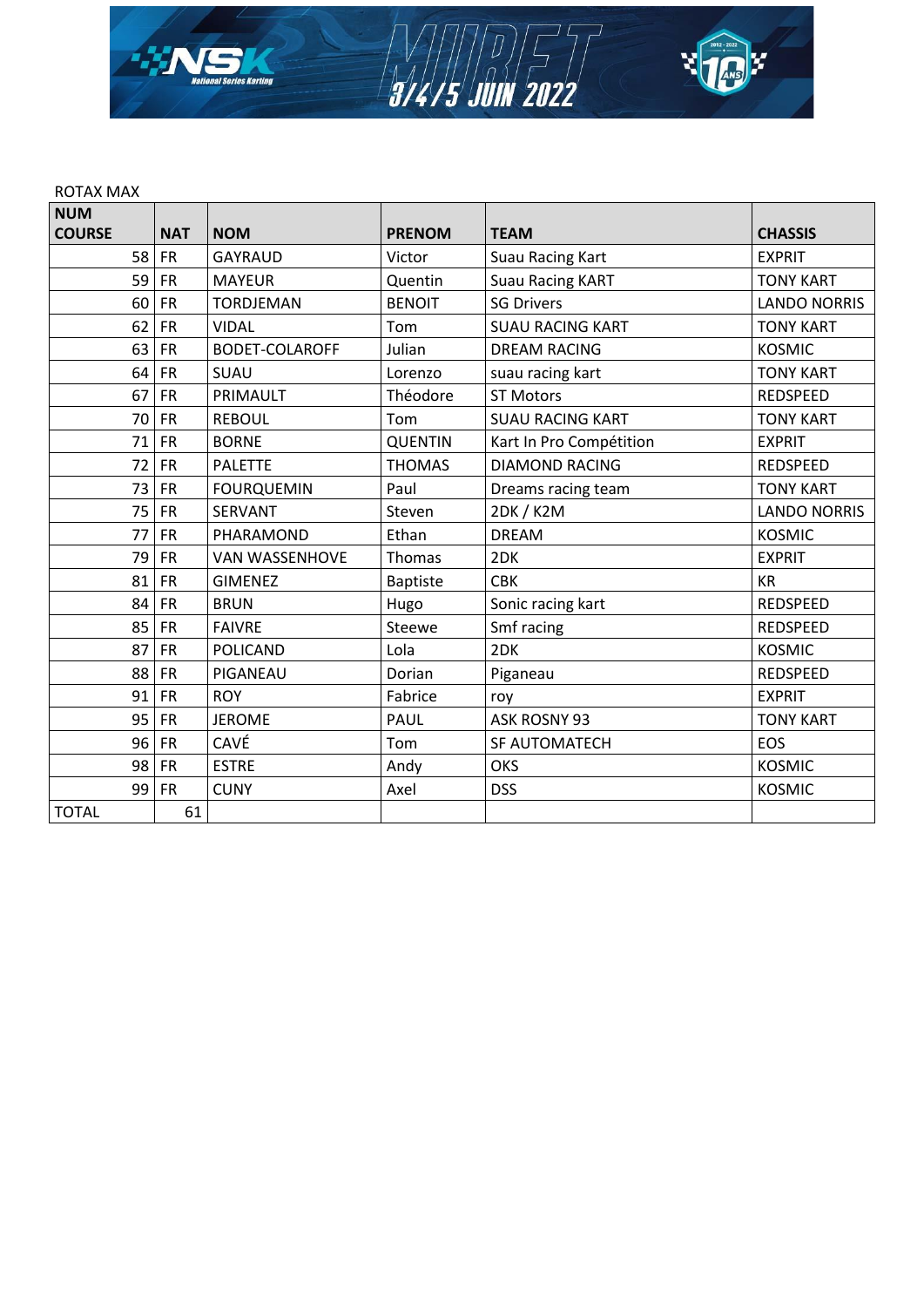

#### ROTAX MAX MASTERS

| <b>NUM COURSE</b> |           | NAT NOM              | <b>PRENOM</b>  | <b>TEAM</b>        | <b>CHASSIS</b>      |
|-------------------|-----------|----------------------|----------------|--------------------|---------------------|
|                   |           |                      |                |                    |                     |
| $102$ FR          |           | <b>BRASSLER</b>      | Jérémy         | <b>KMD</b>         | <b>TONY KART</b>    |
| 111               | <b>FR</b> | <b>JEAN BAPTISTE</b> | Vincent        | TIM JB Kart        | SODI                |
| 112               | <b>FR</b> | AYMARD               | Franck         | LF-MOTORSPORT      | <b>GILLARD</b>      |
| $113$ FR          |           | <b>EYCHENNE</b>      | Christophe     | Cbk                | <b>KR</b>           |
| $114$ FR          |           | <b>BENTEJAC</b>      | Clément        | <b>NPS</b>         | <b>TONY KART</b>    |
| $117$ FR          |           | <b>MORIN</b>         | Clément        | <b>PKS</b>         | <b>KOSMIC</b>       |
| $119$ FR          |           | LE FLOCH             | François       | Breizh kart 56     | <b>LANDO NORRIS</b> |
| $133$ FR          |           | <b>CUSSAC-PICOT</b>  | Vivien         | <b>NPS</b>         | <b>TONY KART</b>    |
| $135$ FR          |           | <b>HUGUET</b>        | John           | Huguet             | <b>TONY KART</b>    |
| $137$ FR          |           | ROUSSEAU             | Jérôme         | PKS COMPETITION    | <b>GILLARD</b>      |
| 140 FR            |           | <b>BRUNERIE</b>      | Vincent        | <b>KMD</b>         | <b>TONY KART</b>    |
| 151               | <b>FR</b> | <b>DAUPHIN</b>       | Michael        | <b>KURB by MD</b>  | <b>TONY KART</b>    |
| $171$ FR          |           | <b>ROY</b>           | Fabrice        | roy                | <b>EXPRIT</b>       |
| $176$ FR          |           | <b>FLAMANT</b>       | <b>LAURENT</b> | SF Automatech      | <b>GILLARD</b>      |
| $179$ FR          |           | LEMOUNEAU            | Stéphane       | LF-MotorSport      | <b>KR</b>           |
| 181               | <b>FR</b> | <b>DIAZ</b>          | Benjamin       | Suau racing kart   | <b>TONY KART</b>    |
| 182 FR            |           | <b>FRANCOIS</b>      | Ludovic        | <b>KART RUNNER</b> | REDSPEED            |
| 190 FR            |           | MÉNARD               | Julien         | <b>DSS</b>         | REDSPEED            |
| <b>TOTAL</b>      | 18        |                      |                |                    |                     |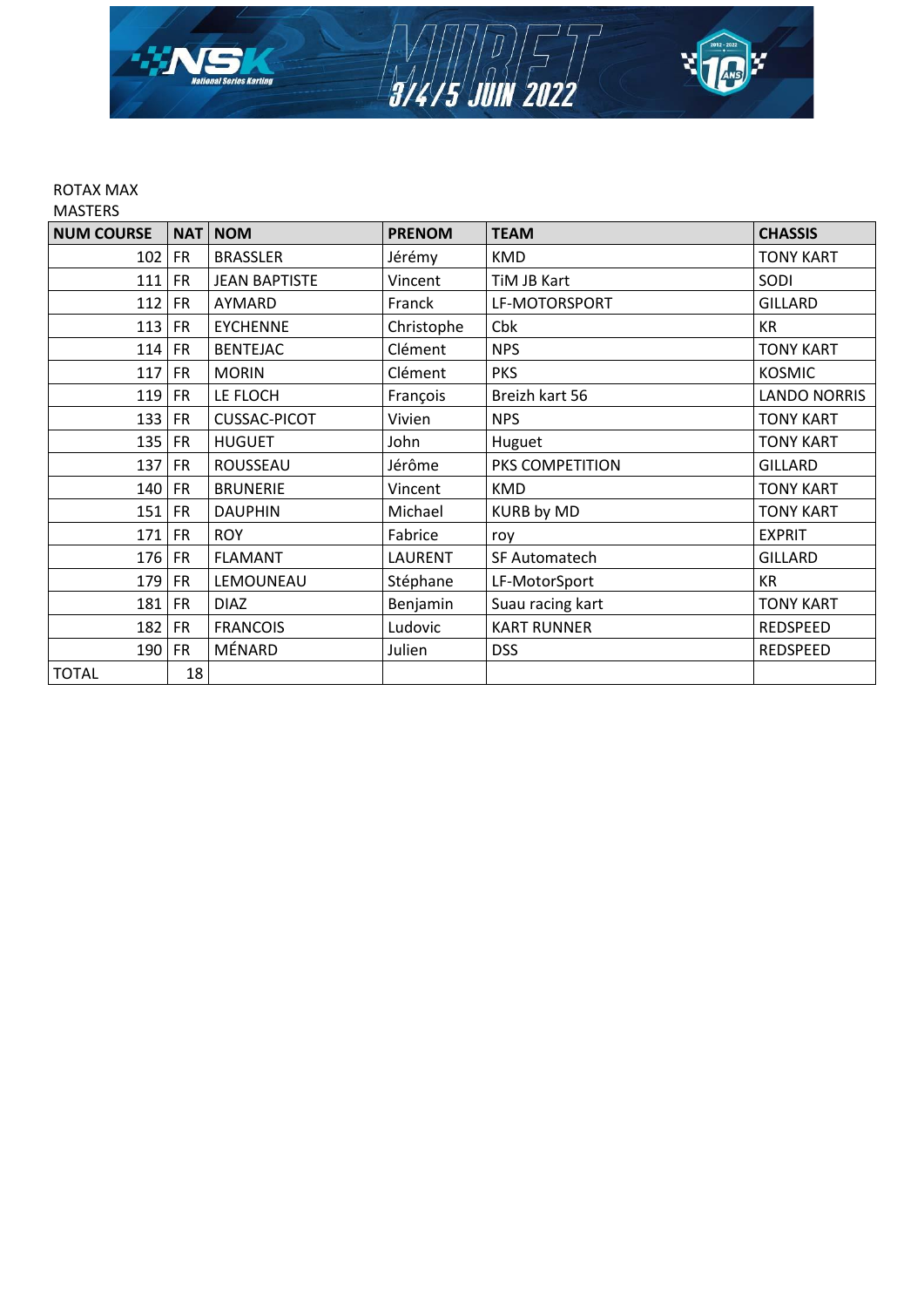

| MAX DD2       |            |                  |                |                   |                     |  |
|---------------|------------|------------------|----------------|-------------------|---------------------|--|
| <b>NUM</b>    |            |                  |                |                   |                     |  |
| <b>COURSE</b> | <b>NAT</b> | <b>NOM</b>       | <b>PRENOM</b>  | <b>TEAM</b>       | <b>CHASSIS</b>      |  |
| 701           | FR         | <b>GUERIN</b>    | Kylian         | RM Concept        | <b>EOS</b>          |  |
| 702           | <b>FR</b>  | <b>BARBAROUX</b> | Antoine        | G KART53          | SODI                |  |
| 703 FR        |            | <b>GUERIN</b>    | Aymeric        | <b>RM Concept</b> | <b>EOS</b>          |  |
| 705           | <b>FR</b>  | <b>BOULOGNE</b>  | Enzo           | Rm concept        | <b>EOS</b>          |  |
| 711           | <b>FR</b>  | <b>CROQUISON</b> | Hugo           | RM concept        | <b>EOS</b>          |  |
| 712           | FR         | <b>ANCHER</b>    | <b>Brian</b>   | Kart Runner       | <b>TONY KART</b>    |  |
| $717$ FR      |            | <b>PICOT</b>     | <b>Nicolas</b> | <b>NPS</b>        | <b>TONY KART</b>    |  |
| 723           | <b>FR</b>  | <b>CAILLE</b>    | Jordan         | <b>CJK</b>        | <b>LANDO NORRIS</b> |  |
| 729           | <b>FR</b>  | <b>PELOURDE</b>  | JULIEN         | PKS COMPETITION   | <b>KOSMIC</b>       |  |
| 742           | GB         | <b>BILLINGS</b>  | Jamie          | Screenvyn / ASM   | <b>TONY KART</b>    |  |
| 751           | <b>FR</b>  | <b>COUSIN</b>    | Jules          | RM Concept        | <b>EOS</b>          |  |
|               |            |                  |                |                   | <b>ALPHA</b>        |  |
| 769 FR        |            | <b>MILLET</b>    | Anthony        | Rm Concept        | <b>KARTING</b>      |  |
| <b>TOTAL</b>  | 12         |                  |                |                   |                     |  |